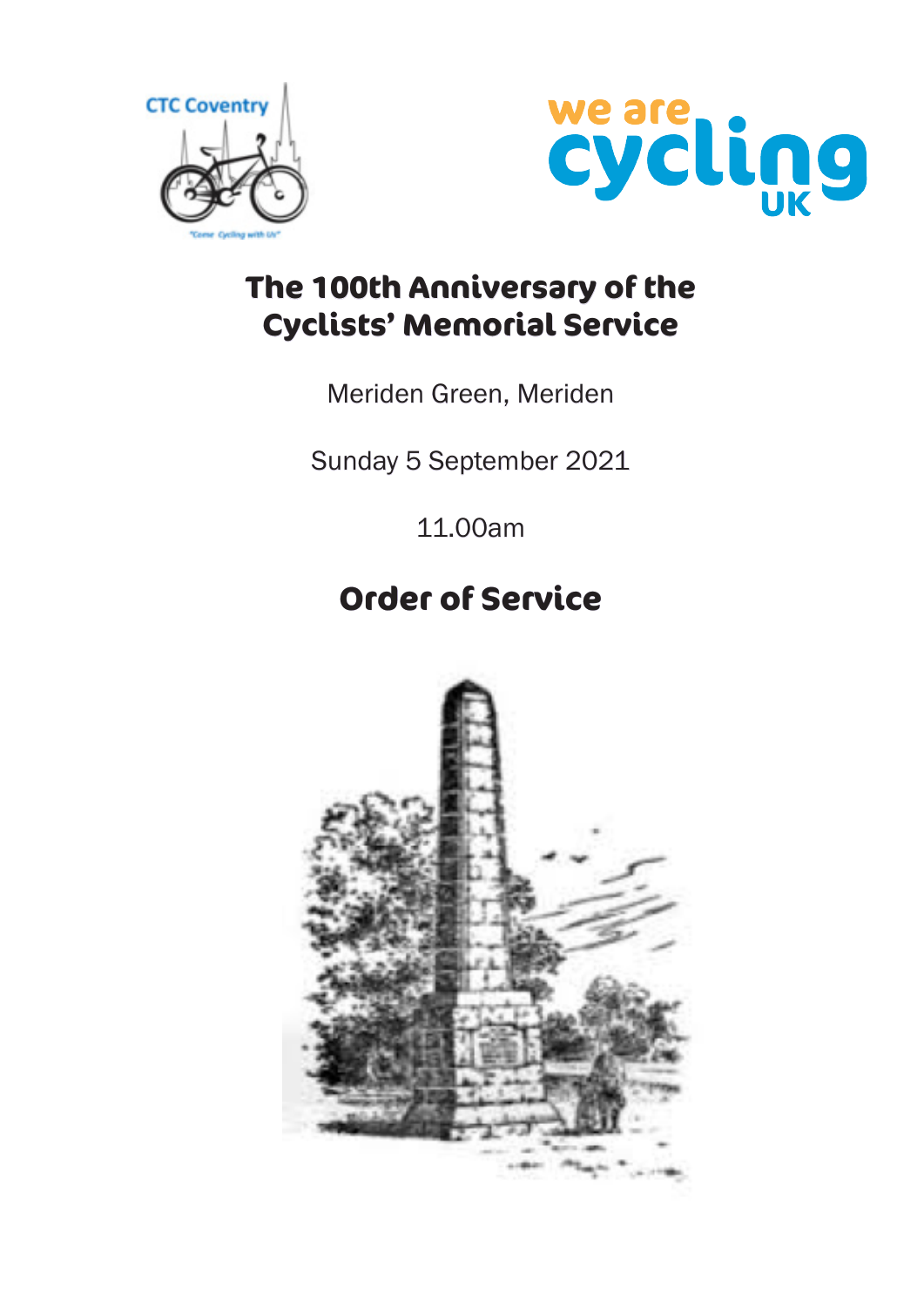### **The Bulkington Silver Band will play during the service.**

#### **Welcome and Introduction**

#### **'A Letter Home' by Gus Hales of Veterans for Peace**

#### **Act of Remembrance**

Let us remember before God, and commend to his sure keeping; those who have died for their country in war; those whom we knew, and whose memory we treasure; and all who have lived and died in the service of mankind.

#### **The Laying of Wreaths**

They shall grow not old as we that are left grow old: Age shall not weary them, nor the years condemn. At the going down of the sun and in the morning, we will remember them. We will remember them.

#### **The Last Post**

### **The Silence**

#### **Reveille**

Almighty and eternal God, from whose love in Christ we cannot be parted, either by death or life: Hear our prayer and thanksgivings for all who we remember this day; fulfil in them the purpose of your love; and bring us all, with them, to your eternal joy; through Jesus Christ our Lord.

Amen

#### **Hymn**

And did those feet in ancient time walk upon England's mountains green? And was the holy Lamb of God on England's pleasant pastures seen? And did the countenance divine shine forth upon our clouded hills? And was Jerusalem builded here among these dark satanic mills?

Bring me my bow of burning gold! Bring me my arrows of desire! Bring me my spear! O clouds, unfold! Bring me my chariot of fire! I will not cease from mental fight, nor shall my sword sleep in my hand, till we have built Jerusalem in England's green and pleasant land.

#### **Reading**

#### **Short Talk**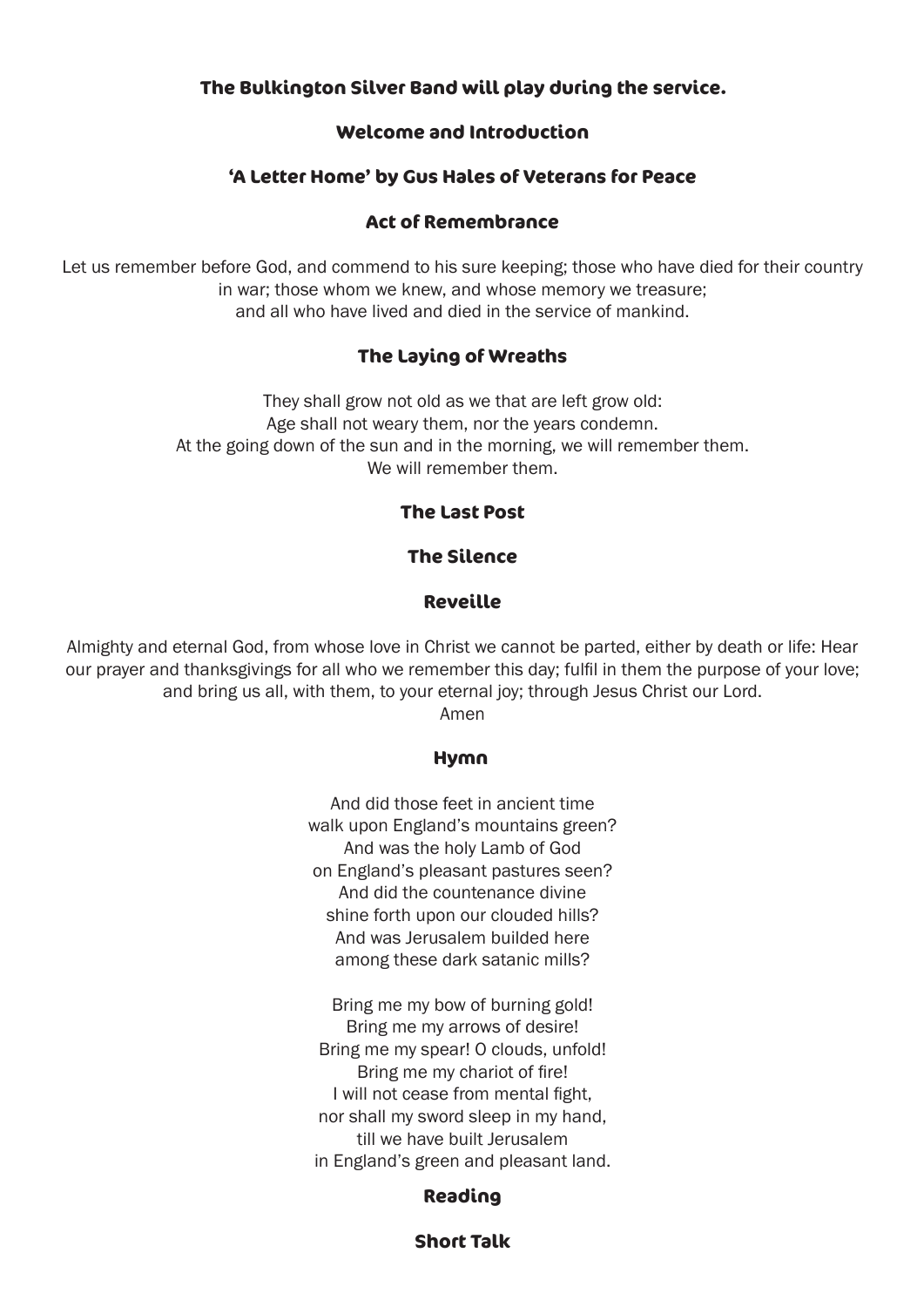#### **Hymn**

I vow to thee, my country, all earthly things above, entire and whole and perfect, the service of my love: The love that asks no question, the love that stands the test, that lays upon the altar the dearest and the best; the love that never falters, the love that pays the price, the love that makes undaunted the final sacrifice.

And there's another country, I've heard of long ago, most dear to them that love her, most great to them that know; we may not count her armies, we may not see her King; her fortress is a faithful heart, her pride is suffering; and soul by soul and silently her shining bounds increase, and her ways are ways of gentleness and all her paths are peace.

#### **Prayers**

Our Father, who art in heaven, hallowed be thy name; thy kingdom come; thy will be done; on earth as it is in heaven. Give us this day our daily bread. And forgive us our trespasses, as we forgive those who trespass against us. And lead us not into temptation; but deliver us from evil. For thine is the kingdom, the power, and the glory

#### **Hymn**

Guide me, O thou great redeemer, pilgrim through this barren land; I am weak, but thou art mighty; hold me with thy powerful hand;

Bread of heaven, feed me now and ever more!

Open now the crystal fountain, whence the healing stream doth flow: let the fiery cloudy pillar lead me all my journey through: Strong deliverer, be thou still my strength and shield!

When I tread the verge of Jordan, bid my anxious fears subside! Death of death, and hell's destruction, land me safe on Canaan's side: Songs and praises I will ever give to thee.